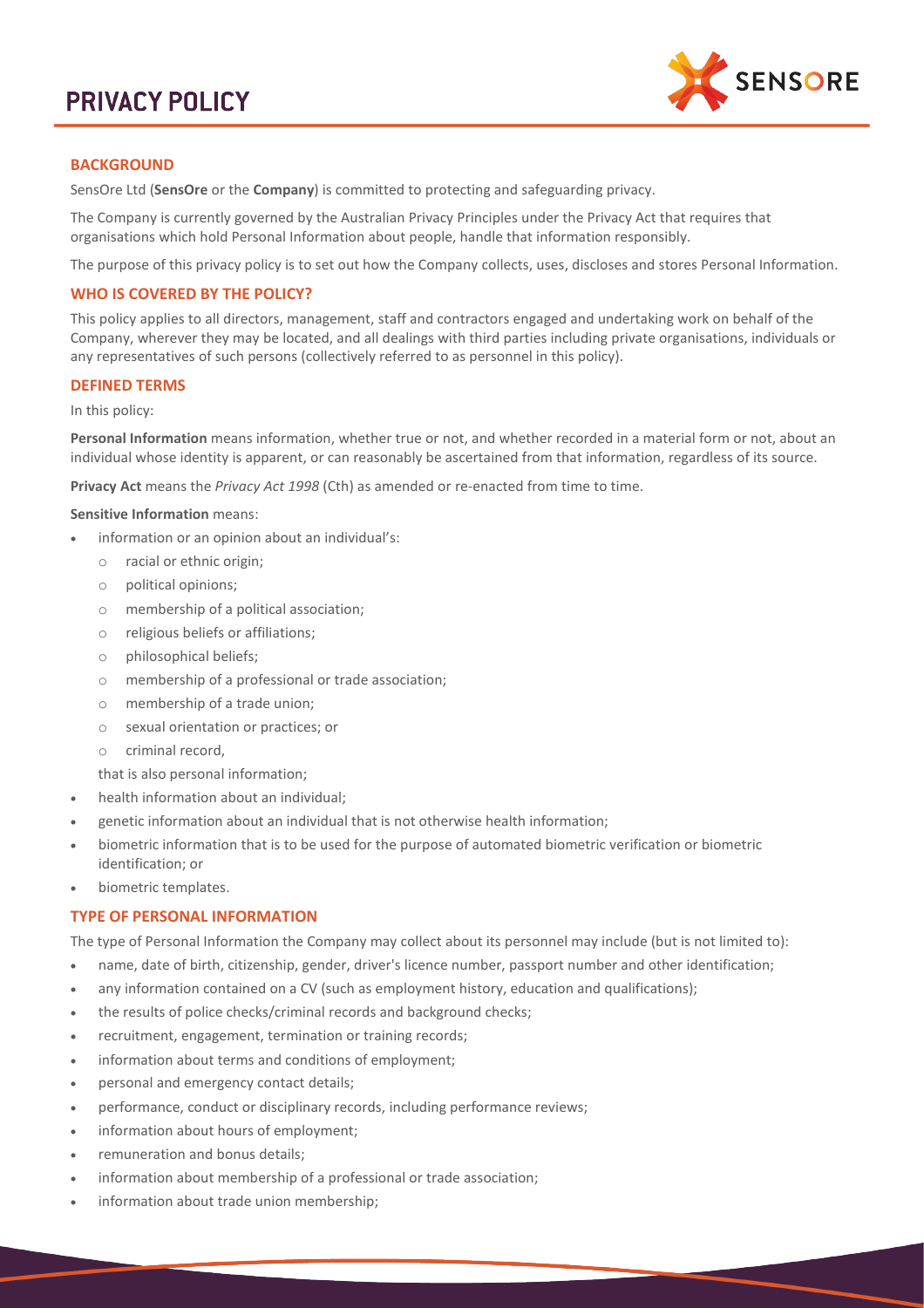# **PRIVACY POLICY**



- annual, long service, sick, personal, parental and other leave records;
- taxation, banking and superannuation information;
- work health and safety records;
- health information related to employment (such as a medical condition or an assessment of fitness for duty); and
- any other information provided by the Company's personnel.

The Personal Information the Company may collect listed above includes Sensitive Information.

The Personal Information that the Company collects in relation to its personnel is necessary for the proper and effective management of employment. If the Company's personnel do not provide complete and accurate Personal Information as and when required by the Company, there may be potentially serious consequences for the personnel and, depending on the circumstances, their future employment relationship with the Company.

# **COLLECTION OF PERSONAL INFORMATION**

The Company will generally collect Personal Information:

- directly from personnel when they provide their details to the Company (including in forms, face to face meetings, interviews, registration and attendance at seminars, business cards and telephone conversations);
- indirectly through the conduct of the business of the Company and employment, including through emails and through use of services and facilities available through the Company's websites;
- from clients when the Company receives their feedback on the performance of personnel;
- from others, if the Company receives information about criminal records or health information related to the employment of personnel, with the consent of the relevant person;
- from others, including a safety regulator, if it receives information about a workplace incident or accident in which personnel are involved; and
- from others, if the Company receives information about any insurance investigation, litigation, registration or professional disciplinary matter, criminal matter, inquest or inquiry in which personnel are involved.

#### **USE AND DISCLOSURE OF PERSONAL INFORMATION**

The Company collects, uses and discloses Personal Information of its personnel to operate the Company's business and administer employment or working relationships with the Company. This includes:

- the Company's administration and management of employment (including performance management and to verify compliance with the Company's policies and procedures);
- the Company's business planning and forecasting;
- the Company's management of any complaint, investigation, inquiry or insurance claim in which personnel are involved; and
- the Company's compliance with its legal obligations.

The Company may disclose the Personal Information of its personnel to:

- a related body corporate;
- external service suppliers who supply administrative, personnel, financial, medical, legal, industrial or other services to the Company, such as:
	- o payroll administrators;
	- o IT service providers;
	- o recruitment and personnel agencies;
	- o medical practitioners;
	- o legal advisors;
	- o training providers; and
	- o organisations which distribute information on behalf of the Company;
- superannuation trustees or administrators;
- external parties reference checking previous employees, contractors or workers;
- the Company's insurers;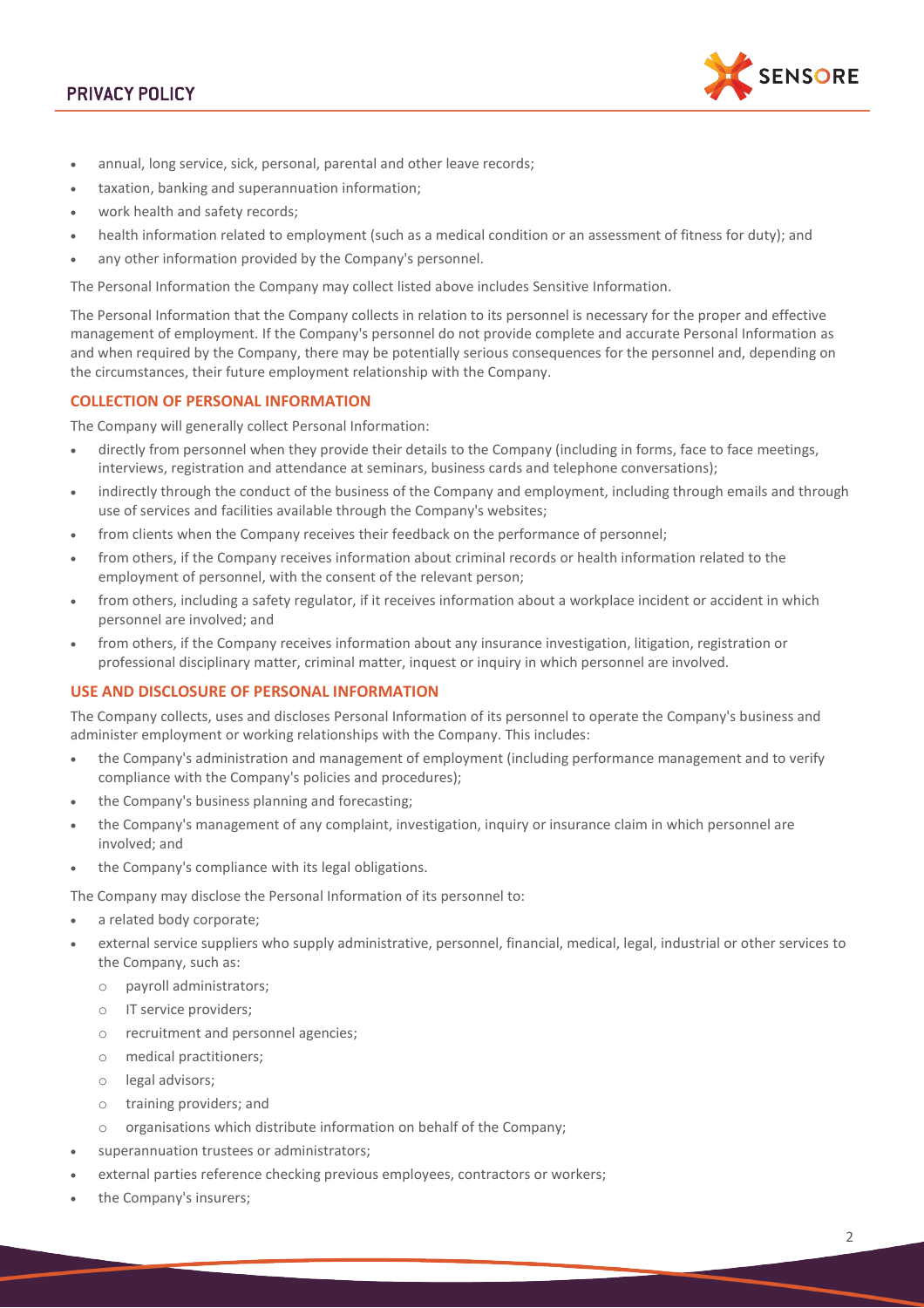

- a worker's compensation body;
- courts, tribunals and regulatory authorities as agreed or as authorised by law; and
- anyone authorised by the Company's personnel.

#### **STORAGE AND PROTECTION OF PERSONAL INFORMATION**

The Company will take all reasonable precautions to protect the Personal Information of its personnel from loss, misuse and interference, and unauthorised access, modification or disclosure.

The Company stores the Personal Information of its personnel in a combination of secure computer storage facilities and paper-based files and other records. The Company may store the Personal Information with a third party storage provider.

#### **ACCESS TO PERSONAL INFORMATION**

If personnel would like to request to access or correct their Personal Information, they should contact the company secretary. The Company may need the relevant person to complete an application form verifying their identity and specifying what information they require or wish to correct. In some circumstances, where permitted by law, a request for access or correction may be refused. In such circumstances, the Company will give a written notice outlining the reasons for refusal (unless it would be unreasonable to do so).

Whilst the Company will not charge personnel a fee to make a request to access Personal Information, the Company may charge a fee that will reflect the Company's reasonable administrative, postage and handling costs of responding to the request. If the information sought is extensive, the Company will advise the likely cost in advance and can help to refine the request if required. The Company will not charge personnel to correct their Personal Information.

#### **MAKING A COMPLAINT**

If personnel believe that the Company has breached their privacy, they can make a complaint to the company secretary. The Company will ask the relevant person to put their complaint in writing and may ask them to verify their identity.

The Company will consider and respond to the complaint within a reasonable period after they receive it. Depending on the nature and length of the complaint, this will usually be within 30 days.

The Company will consider the complaint and provide the relevant person with its response.

#### **POLICIES AND REPRESENTATIONS**

This policy is not a term of any contract, including any contract of employment and does not impose any contractual duties, implied or otherwise, on the Company. The policy may be varied from time to time.